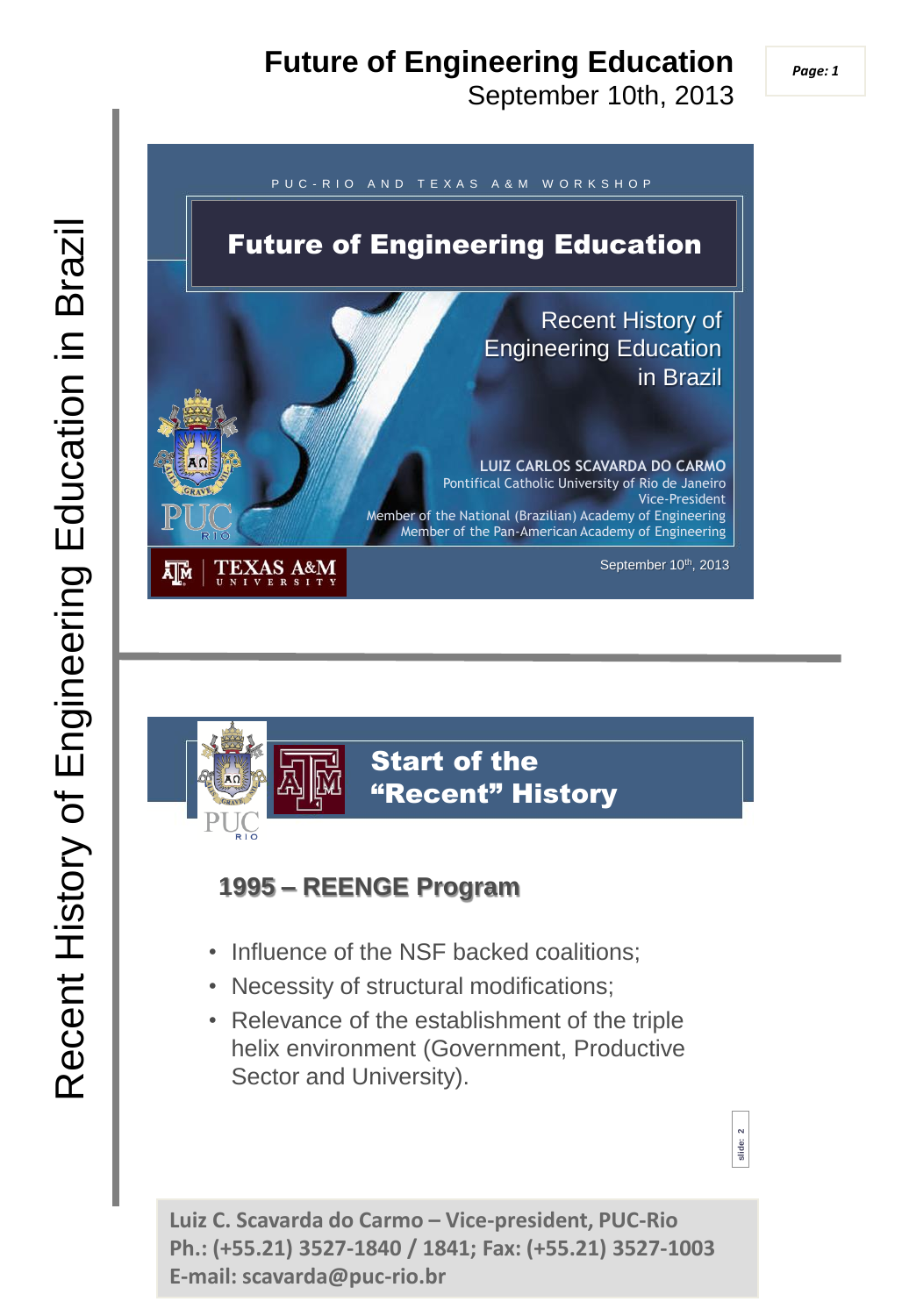# **Future of Engineering Education**

September 10th, 2013



#### First Results

- Establishment of a community of professors interested in Engineering Education;
- Internationalization of activities:
- Reinforcement of ABENGE (Brazilian Society for Engineering Education) and COBENGE (Brazilian Congress of Engineering Education);
- Definition of a new curricular paradigm, in collaboration with CONFEA (Federal Council of Engineering and Agronomy).



- Organization of the International Conference on Engineering Education in 1998;
- Organization of the Global Colloquium on Engineering Education in 2002;
- Development of several Projects on Engineering Education involving more than one Institution.

**Luiz C. Scavarda do Carmo – Vice-president, PUC-Rio Ph.: (+55.21) 3527-1840 / 1841; Fax: (+55.21) 3527-1003 E-mail: scavarda@puc-rio.br** 

**slide: 3**

**slide: 4**